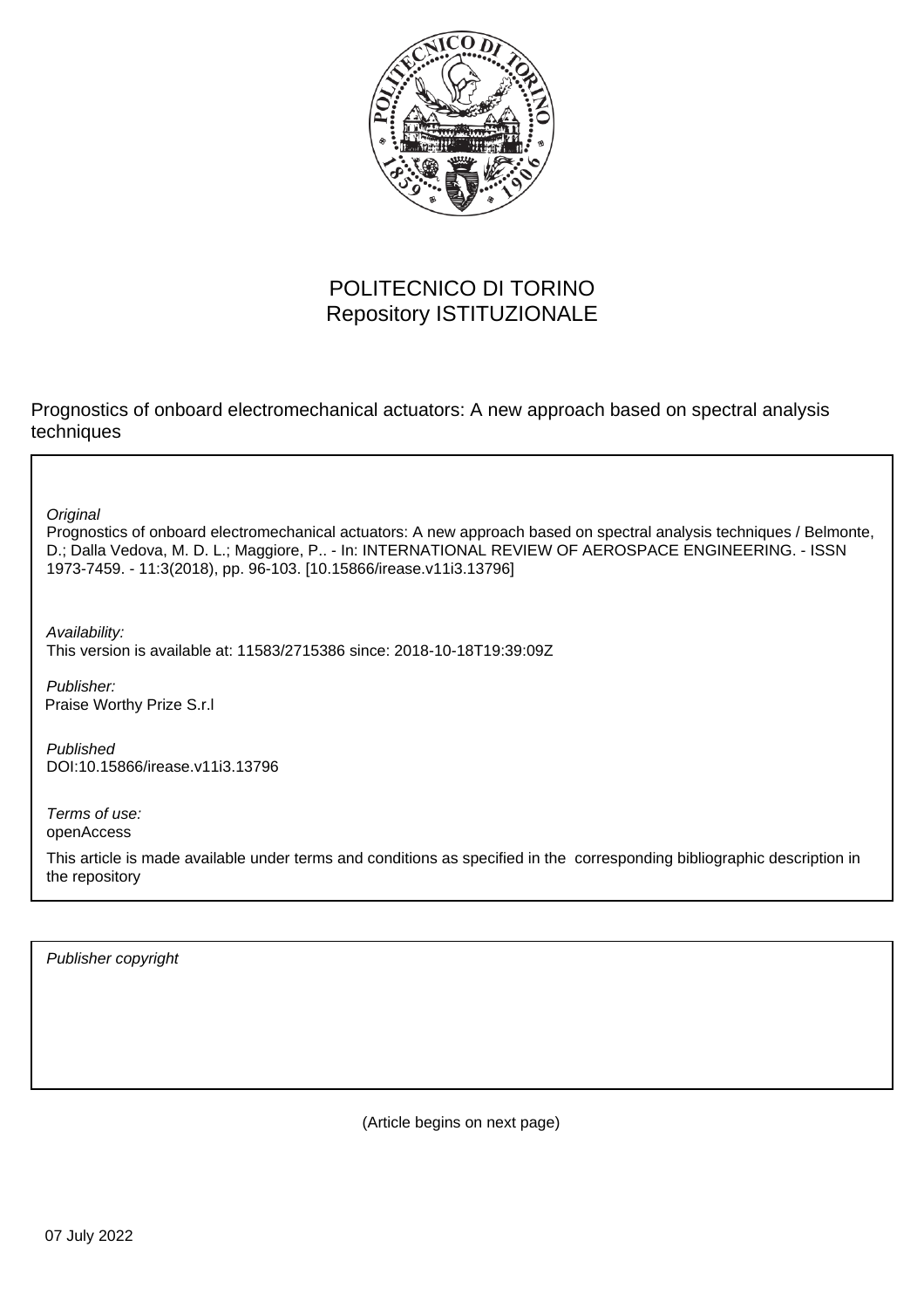

# **Prognostics of Onboard Electromechanical Actuators: a New Approach Based on Spectral Analysis Techniques**

D. Belmonte, M. D. L. Dalla Vedova, P. Maggiore

**Abstract** – *In the last years, the layout of servomechanisms used in the aeronautical field to actuate the flight controls has changed radically and, nowadays electromechanical actuators (EMAs) are increasingly replacing the older hydraulic powered actuator types. The definition of special monitoring procedures, based on the analysis of the system response and aiming to evaluate the evolution of faults, represents an important task of the modern system engineering taking into account that onboard actuators are typically safety critical items. The present paper proposes a new prognostic procedure centered on the characterization of the state of health of an EMA used in aircraft primary flight controls. This approach, based on the innovative use of a model-based fault detection and identification method (FDI), identifies the actuator actual state of wear of the actuator analyzing proper system operational parameters, able to put in evidence the corresponding degradation path, by means of a numerical algorithm based on spectral analysis techniques. The proposed FDI algorithm has been tested in case of EMA affected by two progressive failures (rotor static eccentricity and stator phase turn-to-turn short-circuit), showing an adequate robustness and a suitable ability to early identify EMA malfunctions with low risk of false alarms or missed failures. Copyright © 2018 The Authors. Published by Praise Worthy Prize S.r.l.. This article is open access published under the CC BY-NC-ND license*

**([http://creativecommons.org/licenses/by-nc-nd/3.0/\).](http://creativecommons.org/licenses/by-nc-nd/3.0/).)**

*Keywords: BLDC Motor, Electromechanical Actuator, Prognostics, Spectral Analysis*

## **Nomenclature**

| ACE           | Actuator control electronics                        |
|---------------|-----------------------------------------------------|
| ADC           | Analog-to-Digital Converter                         |
| <b>BLDC</b>   | Brushless DC (motor)                                |
| <b>CEMF</b>   | Counter-electromotive forces                        |
| Com           | Position command                                    |
| <b>CP</b>     | Crossing point                                      |
| DC            | Direct current                                      |
| EM            | Electromagnetic                                     |
| <b>EMA</b>    | Electromechanical actuator                          |
| <b>FDI</b>    | Fault Detection and Identification                  |
| <b>FFT</b>    | <b>Fast fourier transform</b>                       |
| $g_0$         | Nominal air gap (BLDC motor)                        |
| $g(\theta_r)$ | Variable radial air gap (BLDC motor)                |
| $I_i$         | Actual current of i-th stator phase $(i = a, b, c)$ |
| $I_{i RMS}$   | RMS value of i-th phase current                     |
| $I_{ref}$     | Reference current                                   |
| $ke_i$        | I-th CEMF constant (one for each branch)            |
| $Ke_i$        | I-th motor trapezoidal modulation function          |
| $N_i$         | % of not short-circuited turns of the i-th coil     |
| <b>PID</b>    | Proportional-integral-derivative                    |
| <b>PDE</b>    | Power drive electronics                             |
| <b>PHM</b>    | Prognositic and Health Management                   |
| <b>RMS</b>    | Root mean square                                    |
| RSE, $\zeta$  | Rotor Static Eccentricity ( $\zeta = x_0/g_0$ )     |
| RUL           | Remaining useful life                               |
| SС            | Short circuit – short coil                          |

| $\vartheta_r$ | Rotor angular position |
|---------------|------------------------|
| $x_0$         | Rotor misalignment     |

# **I. Introduction**

In the last years electromechanical actuators (EMAs) have gradually replaced the actuators based on the hydraulic power in flight command actuation systems. EMAs are driven by electric motors that transfer rotational power to the control surfaces by means of gears. Compared to electrohydraulic systems, EMAs offer several advantages: in particular, overall system weight is reduced, maintenance is simplified and hydraulic fluids, which are often leaking, flammable or polluting, can be completely eliminated [1]. Since most of these actuators are safety critical, scheduled maintenance tasks and design redundancy are currently applied in order to guarantee that the system always operates in safe conditions. However, unexpected and extreme operative scenarios may lead to damage them and unscheduled maintenance becomes necessary, increasing risks and costs and generating possible impact on the mission. In this regard, according to [2], the reliability of modern systems is even more based on the proper support of diagnostics and prognostics. Both represent one of the most effective method to mitigate life cycle costs without losing reliability and guarantee, in compliance with regulations, the basis for an effective

*Copyright © 2018 The Authors. Published by Praise Worthy Prize S.r.l.*

*This article is open access published under the CC BY-NC-ND license ([http://creativecommons.org/licenses/by-nc-nd/3.0/\)](http://creativecommons.org/licenses/by-nc-nd/3.0/)) Available online by June 30th, 2018* <https://doi.org/10.15866/irease.v11i3.13796>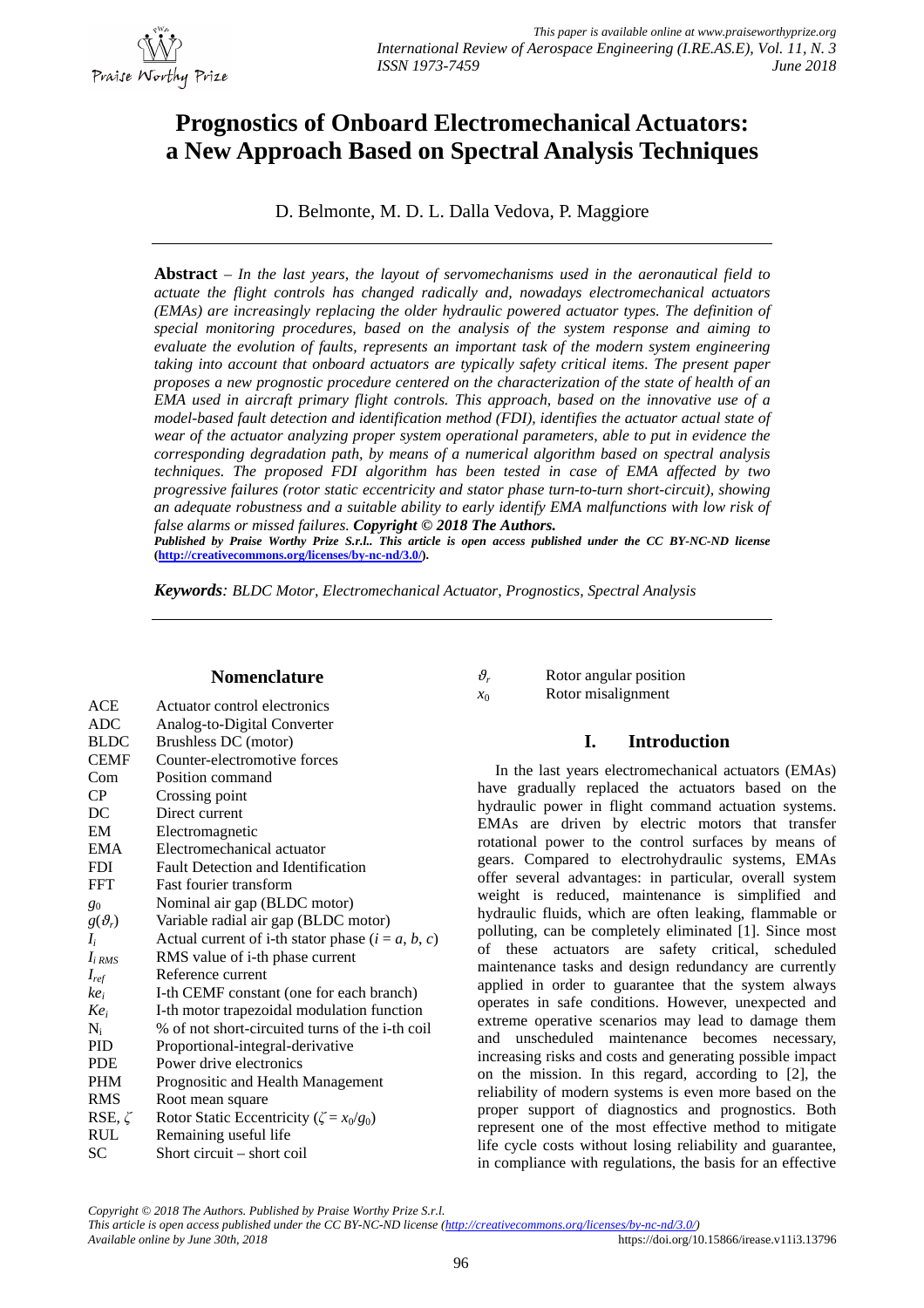health management of integrated components, subsystems and systems [3]. The practice of monitoring and analyzing the system response, through electrical signal acquisition, to evaluate the fault is the goal of the Prognositic and Health Management (PHM) [4].

In general, as reported in [5], the prognostics purpose is to perform an early Fault Detection and Identification (FDI) and, then, to provide real-time data on the current status of the system and to calculate the Remaining Useful Life (RUL) before a fault occurs or a component becomes unable to perform its functions at a given level.

In aerospace disciplines, prognostic strategies often apply to onboard equipment (typically non-linear mechatronic systems) and, by the monitoring of some functional parameters of the component involved, they have to predict progressive failures at an early stage and to determine the source of irregular behaviors.

Literature proposes several FDI strategies, often conceived and implemented to specific problems or welldefined technical fields [6]; as regards onboard actuation systems based upon EMAs, it is possible to mention the followingmain FDI techniques:

- model-based techniques founded on the comparison between the real system and related monitoring model (e.g. deterministic methods based upon appropriate merit coefficients [7]-[8], genetic algorithms [9]-[10] or further probabilistic approaches such as the simulated annealing method [11]);
- approaches based on the spectral analysis of welldefined signals (i.e. related to peculiar behaviors of the system that allow a timely identification of these incipient failures) and, generally, performed by Fast Fourier Transforms (FFT) methods [12]-[13];
- hybrid approaches that exploit a suitable combination of the above methods in order to identify the health of the system [14];
- identification and classification algorithms based on artificial neural networks [15]-[17].

The concepts reported in this paper are related to the design of a reliable and fast FDI routine focused on the diagnosis model-based approach and, in particular, on the parametric estimation task. It must be noted that PHM approaches can be applied on EMAs in a more efficient way (if compared to the case of the most known electrohydraulic actuators), because in EMAs additional sensors are not required. Indeed, prognostic strategies normally involve the monitoring of parameters that in EMAs are already provided by the same sensors of the system monitor and control functions.

This study is focused on the development a prognostic technique able to identify failure precursors alerting that the consideredEMAis degrading (exhibiting anomalous behaviors). In particular, in this paper two progressive failures are considered: partial stator phase turn-to-turn Short Circuit (SC) and Rotor Static Eccentricity (RSE).

The obtained results prove that this FDI method is suitably robust and it is also able to provide early and reliable identifications of any system malfunctions, reducing the risk of false alarms or undetected failures.

Furthermore, it is able to operate on the base of data collected by sensors that already equip the actuation system or derived from the post-processing of the real raw measurements (virtual sensors).

The authors adopted this strategy because, as it is known, the introduction of additional components in the EMA transducers network could generate the onset of integration problems such (e.g. redesign of the hardware layout, software modifications, compatibility problems, redundancies, reduction of overall reliability and increase in costs) [7] and, at the same time, it would make much more difficult the implementation of the aforementioned prognostic method on preexisting equipment. In addition, it must be noted that this integration between real and virtual sensors, combining and processing information from multiple sources, can increase the effectiveness and robustness of the FDI algorithm. From an operational point of view, this FDI approach can be easily integrated into a system control process periodically performed by maintenance personnel (e.g. in pre-flight checks).

# **II. EMA Reference Model**

The actuation system considered by the authors is an electromechanical position servomechanism typically used in primary and secondary flight controls (Fig. 1).

As suggested by [18], the aforesaid system can be studied subdividing it into six principal subsystems:

- a control electronics unit (defined as ACE in Fig. 1) that closes the position feedback loop- comparing the command input with the actual position, elaborating corrective actions (by means of a PID control logic [19]-[20]), and regulating the reference current  $(I_{ref})$ ;
- a Power Drive Electronics unit (PDE) regulating the three-phase electrical power;
- a BLDC three-phase electrical motor;
- a gearbox that adapts the motor outputs reducing its rotor angular speed (and, at the same time, increasing the supplied mechanical torque);
- a nut-screw system that converts motor rotation into linear motion (ball screws or roller screws are normally used because, with respect to acme screws, they provide lower frictions and higher efficiencies);
- a network of sensors (SENSORS) able to close the feedback chains (i.e. control rings acting on phase currents, motor angular speed and output position).



Fig. 1. Electromechanical actuator (EMA) scheme

In this work a Matlab-Simulink numerical model is used, in place of a physical test bench, to provide reference data to be analyzed by the prognostic FDI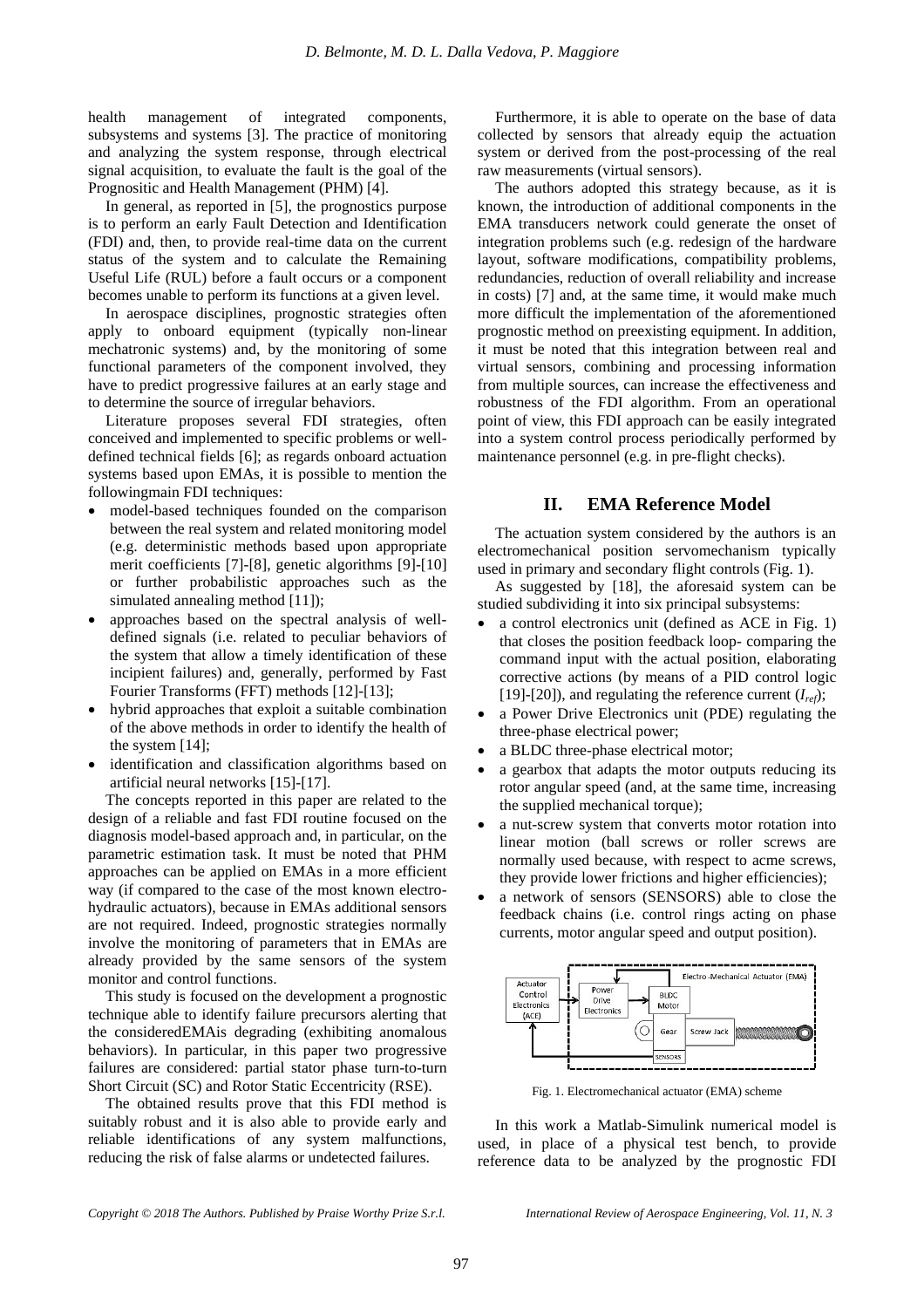algorithm. It must be noted that this model detailed, in particular regarding the electromagnetic interaction between the BLDC rotor and stator. detailed, in particular regarding the electromagnetic<br>interaction between the BLDC rotor and stator.<br>This EMA numerical model is widely described in<br>[11] and it is consistent with the block diagram of Fig. 2.

This EMA numerical model is widely described in



Fig. 2. Proposed EMA Matlab-Simulink block diagram

It consists of the following five blocks: five blocks:<br>Com in Fig

- $\bullet$ an input block (named as Com in Fig. 2) generating the various position commands; the various position commands
- $\bullet$ an ACE block that simulates the real EMA actuator control electronics, closing its feedback loops and calculating the reference current *Iref*
- $\bullet$ a block that simulates the dynamic response of the dynamic electric motor (BLDC EM Model) implementing the electromagnetic model of the trapezoidal BLDC motor and the characteristics of the power control electronics: this block calculates the mechanical torque developed by the mot voltage regulated by the three-phase inverter It consists of the following five blocks:<br>an input block (named as Com in Fig. 2) generating<br>the various position commands;<br>an ACE block that simulates the real EMA actuator<br>control electronics, closing its feedback loops the reference current  $I_{ref}$  [21];<br>t simulates the dynamic response of the<br>or (BLDC EM Model) implementing the<br>etic model of the trapezoidal BLDC<br>the characteristics of the power control<br>this block calculates the mechanic 1 input block (named as Com in Fig. 2) generating<br>
e various position commands;<br>
1 ACE block that simulates the real EMA actuator<br>
ntrol electronics, closing its feedback loops and<br>
lculating the reference current  $I_{ref}$  electronics, closing its feedback loops and<br>ng the reference current  $I_{ref}[21]$ ;<br>that simulates the dynamic response of the<br>notor (BLDC EM Model) implementing the<br>agnetic model of the trapezoidal BLDC<br>of the characteristic a block that simulates the dynamic response of the electric motor (BLDC EM Model) implementing the electromagnetic model of the trapezoidal BLDC motor and the characteristics of the power control electronics: this block ca an ACE block that simulates the real EMA actuator<br>control electronics, closing its feedback loops and<br>calculating the reference current  $I_{ref}[21]$ ;<br>a block that simulates the dynamic response of the<br>electric motor (BLDC EM as a function of<br>ase inverter [14]; simulates the dynamic response of the rapid in prediction of the trapezoidal BLD in the characteristics of the power contrelisting block calculates the mechanic oped by the motor as a function of the divided by the three-p block that simulates the real EMA actuator<br>lectronics, closing its feedback loops and<br>ng the reference current  $I_{ref}[21]$ ;<br>that simulates the dynamic response of the<br>notor (BLDC EM Model) implementing the<br>agnetic model of
- $\bullet$ a block simulating the EMA mechanical behavior by a block simulating the EMA mechanical behavior<br>a 2 d.o.f. dynamic system (EMA Dynamic Models) a block simulating the EMA mechanical behavior by<br>a 2 d.o.f. dynamic system (EMA Dynamic Models);<br>another input block (named as TR in Fig. 2) which
- $\bullet$ allows simulating the aerodynamic forces (if any) acting on the control surface driven by the EMA. electronics: this block calculates the mechanical torque developed by the motor as a function of the voltage regulated by the three-phase inverter [14]; a block simulating the EMA mechanical behavior by a 2 d.o.f. dynamic lock simulating the EMA mechanical behavior by d.o.f. dynamic system (EMA Dynamic Models); other input block (named as TR in Fig. 2) which bows simulating the aerodynamic forces (if any) ing on the control surface driven b

real EMA taking also into account the effects of BLDC This numerical model simulates the<br>real EMA taking also into account the  $\epsilon$ <br>motor degradation and non-linearities motor degradation and non-linearities such a<br>phase short circuit a rotor eccentricity [22]-[25 travels, compliance and backlashes acting on gearbox and ballscrew [2 sig signals, electrical noise acting on the signal lines and electrical offset of the position transducers [ friction acting on bearings, gears, hinges and screws [29]. This numerical model simulates the This numerical model simulates the behavior of the<br>real EMA taking also into account the effects of BLDC<br>motor degradation and non-linearities such as partial<br>phase short circuit a rotor eccentricity [22]-[25], end-of-<br>tra allows simulating the aerodynamic forces (if any)<br>acting on the control surface driven by the EMA.<br>This numerical model simulates the behavior of the<br>EMA taking also into account the effects of BLDC<br>tor degradation and non ntrol surface driven by the EMA.<br>model simulates the behavior of the<br>lso into account the effects of BLDC EMA numerical model is widely described in<br>
it is consistent with the block diagram of Fig. 2.<br>
FREE TRIM MORE TO UNIMBEL TRIM TO UNIMBEL TRIM TO UNIMBEL TRIM TO UNIMBEL TRIM MORE TRIM MORE TO UNIMBEL TRIM THE SURVEY TRIM *D. Belinonte, M.*<br>
It must be noted that this model is<br>
in particular regarding the electroma<br>
between the BLDC rotor and stator.<br>
MA numerical model is widely descritic consistent with the block diagram of F<br> **EMA**<br> **EMA** • another input block (named as TR in Fig. 2) which allows simulating the aerodynamic forces (if any) acting on the control surface driven by the EMA. This numerical model simulates the behavior of the real EMA taking als acting on the control surface driven by the I<br>This numerical model simulates the behave<br>1 EMA taking also into account the effects<br>tor degradation and non-linearities such<br>ase short circuit a rotor eccentricity [22]-[2<br>vel behavior *D. Belmonte, M.*<br>
algorithm. It must be noted that this model is<br>
detailed, in particular regarding the electroma<br>
interaction between the BLDC rotor and stator.<br>
This EMA numerical model is widely descrited<br>
[11] and it in Fig. 2) wh<br>forces (if a<br>behavior of<br>behavior of<br>effects of BL<br>such as par<br>22]-[25], end and backlashes acting on gearbox<br>8], ADC conversion of the feedback<br>ise acting on the signal lines and<br>ne position transducers [7] and dry of the phase short circuit a rotor eccentricity [22]-[25], end-<br>travels, compliance and backlashes acting on gearb<br>and ballscrew [26]-[28], ADC conversion of the feedba<br>signals, electrical noise acting on the signal lines a<br>elect ) whicl<br>(if any<br>IA.<br>r of the<br>F BLDC<br>partia<br>end-of signal lines and<br>cers [7] and dry<br>and screws [29]. D. Bethnome, M. D. L. Dalla Vedova, P. Maggiore<br>
be noted that this model is very<br>
lengthe allence coentricity (SC) is usually<br>
the BLDC rotor and state.<br>
Final regarding the electromagnetic Crecuit (SC) is usually<br>
free

#### **III. EMA Failures Failures Model Modelling ling**

Since the use of electromechanical actuators in the aeronautical field is quite recent, the statistics about their failure modes and the related effects are still not very extensive and detailed [30 wide number of possible failure modes, involving both hardware and software items. In general, their progressive failures can be classified into four main areas: electronics (e.g. ACE and sensors) [27]-[28], electric motor [11], [31], mechanical (e.g. gearboxes and screw actuators) or structural failures [31]-[32]. As reg areas areas: electronics (e.g. ACE and sensors) [27 electric motor [11], [31], mechanical (e.g. gearboxes and screw actuators) or structural failures [31]-[32]. As regards the main failure modes affecting BLCD motors, as reported in [13], they are generally due to progressive screw actuators) or structural failures [31]-[32]. As<br>regards the main failure modes affecting BLCD motors,<br>as reported in [13], they are generally due to progressive<br>turn-to-turn type short circuits on the stator coils an Since the use of electromechanical actuators in the algorithm. It must be noted that this model is very<br>letailed, in particular regarding the electromagnetic detailed, in particular regarding the electromagnetic This EMA numerical model is widely described in [11] and it i failure modes and the related effects are still not very<br>extensive and detailed [30]. EMAs can be subjected to a<br>wide number of possible failure modes, involving both<br>hardware and software items. In general, their<br>progress algorithm. It must be noted that this model is very<br>interaction between the DLO rotor and state.<br>
This EMA numerical model is widely described in [11] and it is consistent with the block diagram of Fig. 2.<br> **Published by P** the use of electromechanical actuators in the cal field is quite recent, the statistics about their nodes and the related effects are still not very and detailed [30]. EMAs can be subjected to a mber of possible failure mo It is consistent with the block diagram of Fig.<br>
TR<br> **ACE**<br> **EXECUTE:** BLOC<br> **EXECUTE:** BLOC<br> **EXECUTE:** BLOC<br> **EXECUTE:** BLOC<br> **EXECUTE:** CONS CAME TO THE CONS CONSISTS OF the COLOR that simulates the real PMA Markus Dis algorithm. It must be noted that this model is very<br>interaction between the DLO rotor and state. This EMA numerical model is widely described in<br>This EMA numerical model is widely described in [11] and it is consistent wit on acting on bearings, gears, hinges and screw<br> **III. EMA Failures Modelling**<br>
nce the use of electromechanical actuators<br>
nautical field is quite recent, the statistics above<br>
re modes and the related effects are still the various position commands;<br>
an ACE block that simulates the real EMA a<br>
control electronics, closing its freedback loop<br>
calculating the reference current  $I_{ref}[21]$ ;<br>
a block that simulates the dynamic response<br>
elect Here BLDC rotor and stator.<br>
the BLDC rotor and stator.<br>
Tra ELC rotor and stator.<br>
Tra Transmenton and stator of Fig. 2.<br>
Tra Euro Book diagram of Fig. 2.<br>
Tra Euro Book diagram of Fig. 2.<br>
Tra Euro Book diagram controls algorithm. It must be noted that this model is very<br>interaction between the BLDC rotor and stator. This EMA numerical model is widely described in<br>[11] and it is consistent with the block diagram of Fig. 2.<br> **Fig. 2.** Prop Since the use of electromechanical actuators in the aeronautical field is quite recent, the statistics about their failure modes and detailed [30]. EMAs can be subjected to a wide number of possible failure modes, involvin D. Belmonte, M. D. L. I<br>
in particular regarding the electromagnetic ion between the BLDC rotor and stator.<br>
FIMA mumerical model is widely described in<br>
it is consistent with the block diagram of Fig. 2.<br>
It is consistent It must be noted that miss help is with model is with model in the model that model in particular regarding the electromagned is consistent with the BLDC rotor and stator.<br>
IS consistent with the block diagram of Fig. The **many block (named as Com in Fig. 2) generatin<br>
<b>the various position commands:**<br> **Control electronics, closing insteadluse for an ACE block that simulates the real EMA actuated control electronics, closing instead<br>
calcul** algorithm. It must be noted that this model is very<br>clearing algorithm. It must be content algorithm certain performance the material method. This EMA numerical model is widely described in [11] and it is consistent with t algorithm. It must be noted that this model is very<br>interaction of the model in the model in the model in the model in the model in this model in Tis EMA numerical model is widely described in [11] and it is consistent wit Since the use of electromechanical actuators in the aeronautical field is quite recent, the statistics about their failure modes and the related effects are still not very extensive and detailed [30]. EMAs can be subjected *Belmonte, M. D. L. Dalla Vedova, P. Maggiore*<br>
this model is very<br>
the clectromagnetic<br>
the electromagnetic<br>
the electromagnetic<br>
constrained in componing the insular or state<br>
which discuss and properties the main of th

rotor static eccentricity (e.g. due to bearing wears). Short<br>Circuit (SC) is usually due to thermal effects (e.g. motor overheating or stator current peaks) which locally compromise the insulation of the coil windings. rotor static eccentricity (e.g. due to bearing wears). Short

adjacent turns of the same phase (turn adjacent turns of the same phase (turn adjacent turns of the same phase (turn-to-turn failure), then it grows until propagates to the entire coil (progressively increasing the failure magnitude). In fact, at the ends of the short short-circuited coil the commanded voltage remains almost the same, but, as the damage grows, its overall resistance diminishes; this determines then it grows until propagates to the entire coil<br>(progressively increasing the failure magnitude). In fact,<br>at the ends of the short-circuited coil the commanded<br>voltage remains almost the same, but, as the damage<br>grows, circulating in the winding) and, therefore, causes a localized heating in the conductor which, gradually, amplifies its propagation. overheating or stator current peaks) which locally compromise the insulation of the coil windings. This type of failure usually starts between some adjacent turns of the same phase (turn-to-turn failure), circulating in the winding) and, therefore, causes a localized heating in the conductor which, gradually, amplifies its propagation. Circuit (SC) is usually due to thermal effects (e.g. s<br>overheating or stator current peaks) which level<br>compromise the insulation of the coil windings.<br>This type of failure usually starts between<br>then it grows until propa overheating or stator current peaks) which 1<br>compromise the insulation of the coil windings.<br>This type of failure usually starts between<br>adjacent turns of the same phase (turn-to-turn fa<br>then it grows until propagates to compromise the insulation of the coil windings.<br>This type of failure usually starts between some<br>adjacent turns of the same phase (turn-to-turn failure),<br>then it grows until propagates to the entire coil<br>(progressively inc rotor static eccentricity (e.g. due to bearing wears). S<br>Circuit (SC) is usually due to thermal effects (e.g. n<br>overheating or stator current peaks) which lo<br>compromise the insulation of the coil windings.<br>This type of fa ic eccentricity (e.g. due to bearing wears). Short<br>iC) is usually due to thermal effects (e.g. motor<br>ng or stator current peaks) which locally<br>ise the insulation of the coil windings.<br>ype of failure usually starts between due to bearing wears). Short<br>o thermal effects (e.g. motors<br>o thermal effects (e.g. motors<br>rent peaks) which locally<br>then the coil windings.<br>ually starts between some<br>phase (turn-to-turn failure). In fact,<br>valued coil the then it grows until propagates to the (progressively increasing the failure magnet at the ends of the short-circuited coil till voltage remains almost the same, but, agrows, its overall resistance diminishes; the increase lly due to thermal effects (e.g. motor<br>tor current peaks) which locally<br>lation of the coil windings.<br>ilure usually starts between some<br>e same phase (turn-to-turn failure),<br>til propagates to the entire coil<br>asing the failur forcer static eccentricity (e.g. due to bearing wears). Short<br>Circuit (SC) is usually due to thermal effects (e.g. motor<br>coverheating or stator current peaks) which locally<br>compromise the insulation of the coil windings.<br>

motor  $\zeta$  is defined as the ratio between the motor  $\zeta$  is defined as the ratio between the rotor misalignment  $x_0$  and the nominal radial air gap  $g_0$ ; as shown in Fig. 3, the said misalignment equals to the distance between the rotor axis and the axis of symmetry of the stator. distance between the rotor axis and the axis of symmetry of the stator. The Rotor Static Eccentricity (RSE) of an electric stor Static Eccentricity (RSE) of an electric is defined as the ratio between the rotor ent  $x_0$  and the nominal radial air gap  $g_0$ ; as its overall resistance<br>rease of the pha<br>ing in the windin<br>d heating in the<br>ss its propagation.<br>Rotor Static Ecce<br> $\zeta$  is defined as  $\zeta$ <br>nment  $x_0$  and the  $\zeta$ <br>in Fig. 3, the said



Fig. 3. Schematic of the BLDC Motor geometrical reference system

 $(\mathcal{F}_r)$ , in case of RSE, varies during the motor rotation as reported in (1). For motors having two or more polar couples, this fault generates a periodic modulation of the magnetic flux depending on the rotor position  $\partial_r$ : As shown in Fig. 3, the local value of the radial gap  $\lambda$ ), in case of RSE, varies during the motor rotation a sorted in (1). For motors having two or more polaples, this fault generates a periodic modulation of the reported in (1). For motors having two or more polar couples, this fault generates a periodic modulation of the magnetic flux depending on the rotor position  $\mathcal{P}_r$ : this of RSE, varies during the motor rotation as<br>
(1). For motors having two or more polar<br>
fault generates a periodic modulation of the<br>  $\alpha$  depending on the rotor position  $\vartheta_r$ :<br>  $g(\vartheta_r) = g_0(1 + \zeta \cos(\vartheta_r))$  (1) As shown in Fig. 3, the  $(\mathcal{S}_r)$ , in case of RSE, varies<br>reported in (1). For motors<br>couples, this fault generates

$$
g(\theta_r) = g_0(1 + \zeta \cos(\theta_r))
$$
 (1)

where  $\zeta = \frac{x_0}{x_0}$ 0  $\frac{x_0}{g_0}$ .

rotor static eccentricity (<br>Circuit (SC) is usually d<br>Circuit (SC) is usually d<br>overheating or stator<br>This type of failure<br>adjacent turns of the same<br>dianed turns of the static denot if progressively increasing<br>at the nit of the BLDC motor (e.g. winding resistance, windings of the BLDC motor (e.g. winding resistance, windings inductance and counter-electromotive forces) have been modelled modelled through the simplified numerical model<br>proposed in [33]. In particular, their effects on the magnetic coupling between stator and rotor have been simulated by varying values and angular modulation of counter counter-electromotive forces ( method acts on the three each motor branch) implemented in the BLDC EM each motor branch) implemented in the BLDC EM<br>Model block (Fig. 1), by modulating their trapezoidal each motor branch) implemented in the BLDC EM<br>Model block (Fig. 1), by modulating their trapezoidal<br>modulation functions  $Ke_i$  as a function of coil SC The effects of these failures on the electrical features of the BLDC motor (e.g. winding resistance, windings inductance and counter-electromotive forces) have been modelled through the simplified numerical model proposed in [33]. In particular, their effects on the magnetic cou counter-electromotive formethod acts on the three each motor branch) imp e effects of these failures on the electrical feature BLDC motor (e.g. winding resistance, windin ance and counter-electromotive forces) have be led through the simplified numerical model in [33]. In particular, their eff static eccentricity<br>it (SC) is usually<br>eating or staton<br>romise the insular<br>is type of failu<br>ent turns of the<br>it grows until<br>it ersively increasi<br>ends of the sh-<br>is, its overall resist<br>acked the sh-<br>is and so the stating i through the simplified numerical model pling between stator and rotor have been<br>varying values and angular modulation of<br>omotive forces (CEMF) coefficients; this<br>on the three CEMF constants  $Ce_i$  (one for<br>branch) implemented in the BLDC EM the ends of the short-circuited coi<br>the ends of the share. by<br>two, its overall resistance diminishes same, but<br>increase of the phase current<br>ulating in the winding) and, the line conductor<br>plifies its propagation.<br>The Rot CEMF constants  $Ce<sub>i</sub>$  (one for The effects of these failures on the electrical features<br>of the BLDC motor (e.g. winding resistance, windings<br>inductance and counter-electromotive forces) have been<br>modelled through the simplified numerical model<br>proposed This type of failure usually starts between starting the comparison of the same phase (to the control<br>term in a grows until propagates to the entire (progressively increasing the failure magnitude). In<br>the entire of the s adjacent turns of the same phase (turn-to-turn failure), different modulation in the modulation of the smooth control (progressively increasing the failure magnitude). In fact, at the ends of the short-circuited coil the bearing wears). Short<br>nal effects (e.g. motor<br>nal effects (e.g. motor<br>nal effects (e.g. motor<br>id windings.<br>starts between some (turn-to-turn failure), to the entire coil<br>reading to the commanded<br>of the commanded<br>ishes; th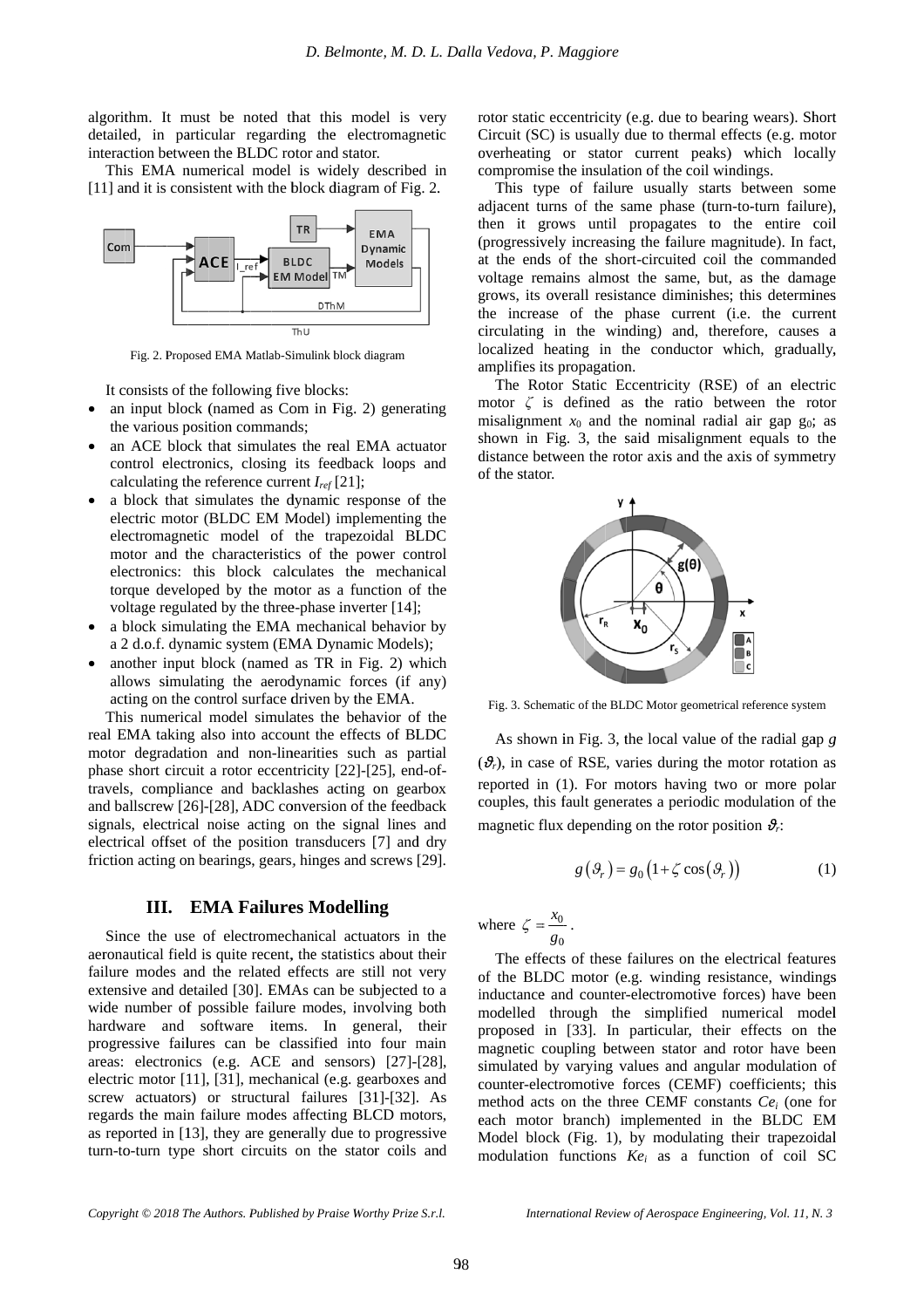percentage, RSE *ζ* and angular position *ϑ<sup>r</sup>* :

$$
ke_i = Ke_i \cdot Ce_i \cdot (1 + \zeta \cos(\theta_r)) - i = a, b, c \quad (2)
$$

As proposed in [34], the three constants  $ke_a$ ,  $ke_b$ ,  $ke_c$ obtained from (2) are used to calculate the counterelectromotive forces induced on the stator windings and, therefore, to evaluate the value of the mechanical torque contributions generated by the three motor phases.

Indeed, an early identification of these failure precursors allows adopting countermeasures able to limit an increasingly faster propagation of failures on sensors and electrical components [35]-[36]. It should be noted that the BLDC EM subsystem of the proposed EMA numerical model (shown in sections II and III) is implemented in the Simscape Power Systems™ multidomain simulation environment; therefore, unlike some algorithms available in the literature (often based upon a linear modelling of the EM phenomena), it is able to calculate the instantaneous value of each phase current  $(I_a, I_b, I_c)$  even in the case of unbalanced stator EM circuit (such as, for instance, in case of partial coil short circuit or rotor static eccentricity).

Therefore, SC and RSE failures are related to the corresponding dynamic response of stator phase currents (that will be adopted as failure precursors) by means of an algorithm based on the Fourier spectral analysis of these three signals; in order to attenuate high-frequency noises and disturbances affecting the said signals, each phase current is previously filtered by a third order lowpass filter [37].

# **IV. EMA Spectral Algorithm and Operating Map**

The behavior of the simulated EMA actuation system has been evaluated analyzing its dynamic response for a very high step position command in order to quickly saturate the electromechanical actuator controller and, then, reachingits maximum actuation velocity (without aerodynamic load).

Indeed, this kind of input allows to quickly saturate the EMA control rings generating an open-loop dynamic response [34] (i.e. following this step position command, the actuator starts and, after a short transient time, reaches its maimum no-load velocity).

The whole test simulation time amounts to one second and, for each simulation, all filtered phase currents  $(I_a, I_b,$ *Ic*) have been acquired and used as prognostic precursors to evaluate contemporary the corresponding RSE and the percentage of SC relative to each stator phases.

The Root Mean Square (RMS) of a given signal time history represents a measure of its overall energy and it is often used to extract signal features and trending data for FDI fault detection and identification processes. To avoid numerical problems of aliasing, the time history of the signal must be digitized by a proper sample rate of  $10^{-6}$ samples/s (for a total of  $10^{+6}$  samples); then, the RMS

value can be estimated as shown in (3):

$$
RMS = \sqrt{\frac{1}{N} \sum_{i=1}^{N} X^{2}(i)}
$$
 (3)

The RMS algorithm is applied for each filtered phase current  $(I_a, I_b, I_c)$  as a function of the percentage of turns of the stator coils still not short-circuited  $(N_i)$ , where  $i = a$ , *b*, *c* refers to the different stator phases of the three-phase BLDC motor); operatively speaking, the results reported in this paragraph are calculated as a function of a progressive SC acting on the coil of the phase "*a*", with  $N_a$  varying from 75% to 100% with a 1% increasing step.

Three signals called *IaRMS*, *IbRMS*, and *IcRMS* are calculated: Fig. 4 shows their evolutions as a function of  $N_a$  in case of RSE = 0.



Fig. 4. Evolution of the three RMS phase currents as a function of  $N_a$ (working coils percentage) for  $RSE = 0$ %. The black arrows highlight the CPs respectively between  $I_{a RMS}$  (asterisk) -  $I_{b RMS}$  (squares), and  $I_{a, RMA}$  (asterisk)  $I_{c, RMS}$  (diamonds)

The progressive SC degradation of the single phase "*a*" induces an increasing of the three phases current RMS as a function of *N<sup>a</sup>* percentage.

Moreover, the stator phase damaged by progressive SC degradation puts in evidence an growing slope of its phase current, higher than the other ones, that increases proportionally with the said failure (Fig. 4).

The *Ia RMS*, identifies two critical points, called Crossing Points (CPs), in which it crosses the other currents functions*Ib RMS* and *Ic RMS* (relating to the initial operating condition with  $N_b = N_c = 1$ ).

The SC degradation, acting on phase "*a*" unbalances the stator electrical circuit influencing the other alimentation phases, although these are operating in nominal conditions without SC, and modifying the corresponding RMS values of the filtered phase currents.

Important information is given by the evaluation of the CPs related to short coil degradation percentage on evaluating RMS of filtered phase currents calculated by the authors' EMA simulation model.

Therefore, the proposed methodology can evaluate with suitable accuracy the working coils percentage *Na*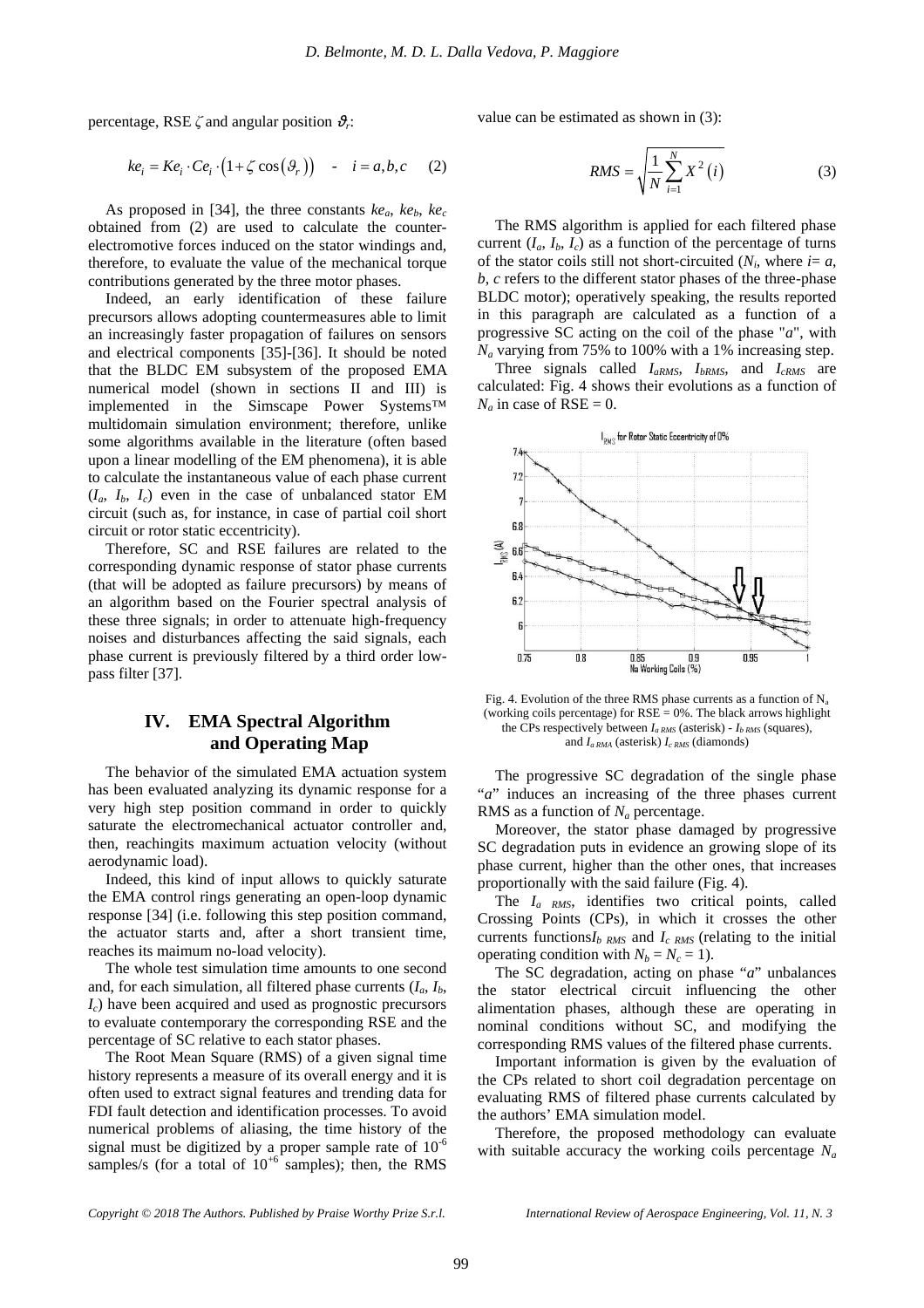for a single damaged phase by using the aforesaid failure map, by considering the CPs as results of a real-time measurement, performed by the EMA numerical model under the same operational conditions.

The model-based test bench, considers a specific EMA model and the related technical parameters as simulation input, but it is possible to calculate other specific failure maps to evaluate short coils degradation by changing the input technical parameters. The failure map showed in Fig. 4 considers a fixed rotor static eccentricity equal to zero, but this approach is too simplified to give an exhaustive description of the interaction between short coil degradation phenomena and rotor static eccentricity. The rotor static eccentricity has a strong influence on the proposed method, because both the type of considered failures cause different effects on the chosen prognostic precursors in the described method.

Indeed, the rotor static eccentricity due to mechanical wear reduces clearance between rotor and stator surfaces as shown in Fig. 3, so it is possible to associate to minimum clearance a minimum magnetic resistance to the minimum clearance. The RMS filtered phase current values decrease related to the minimum clearance at the same voltage; in the proposed test case, the supply phase "*a*" is at the same time interested by the short coil degradation and minimum clearance associated with rotor static eccentricity. In other terms, increasing rotor static eccentricity causes opposed effects related to short coil induced effects where the RMS filtered phase current increases, for the damaged phase, strongly with increasing coils degradation. Increasing RSE modifies the overall behavior of the failure map and, in particular, the position (in terms of  $N_a$  and RMS current) of related CPs. In case of RSE equal to 50%, the percentage of SC damage  $(N_a)$  associated with the corresponding CPs (Fig. 5) results higher compared to the case of rotor static eccentricity equal to zero (Fig. 4).

It should be noted that each of the aforesaid CPs maps is calculated considering only two of the three filtered phase currents, as shown respectively in Fig. 6 (referred to  $I_{a RMS}$  and  $I_{b RMS}$ ) and in Fig. 7 (for  $I_{a RMS}$  and  $I_{c RMS}$ ).



Fig. 5. Evolution of the three RMS phase currents as a function of  $N_a$ (working coils percentage) for  $RSE = 50\%$ . The black arrows highlight the CPs respectively between *Ia RMS* (asterisk) - *Ib RMS* (squares), and*Ia RMA* (asterisk) *Ic RMS* (diamonds)

These failure maps could give an evaluation of the rotor static eccentricity, even though crossing points data presents scatter distribution as a function of  $N_a$  working coils percentage. Scattered data could be interpolated by a least squares fitting interpolation function of third grade, to define a reference function able to identify given measured cross points, between two filtered phase currents, both the short coils degradation and an evaluation of a rotor static eccentricity.

The reference interpolation function for *Ia RMS*, *Ib RMS* CPs is indicated in (4), whereas the interpolation function for  $I_{a RMS}$ ,  $I_{c RMS}$ CPs is indicated in (5):

$$
184X^3 - 396X^2 + 231X - 23 = 0 \tag{4}
$$

$$
-4984X^3 + 14207X^2 - 13511X + 4293 = 0
$$
 (5)



Fig. 6. Evolution of Crossing Points between *I<sub>a RMS</sub>*and *I<sub>b RMS</sub>*as a function of RSE from 0% to 50% and progressive short coil degradation. The Crossing Points are classified as rotor static eccentricity intervals: from 0% to 12% (circle), from 13% to 19% (asterisk), from 20% to 27% (cross), from 28% to 38%(plus), from 39% to 50%(square)

*Copyright © 2018 The Authors. Published by Praise Worthy Prize S.r.l. International Review of Aerospace Engineering, Vol. 11, N. 3*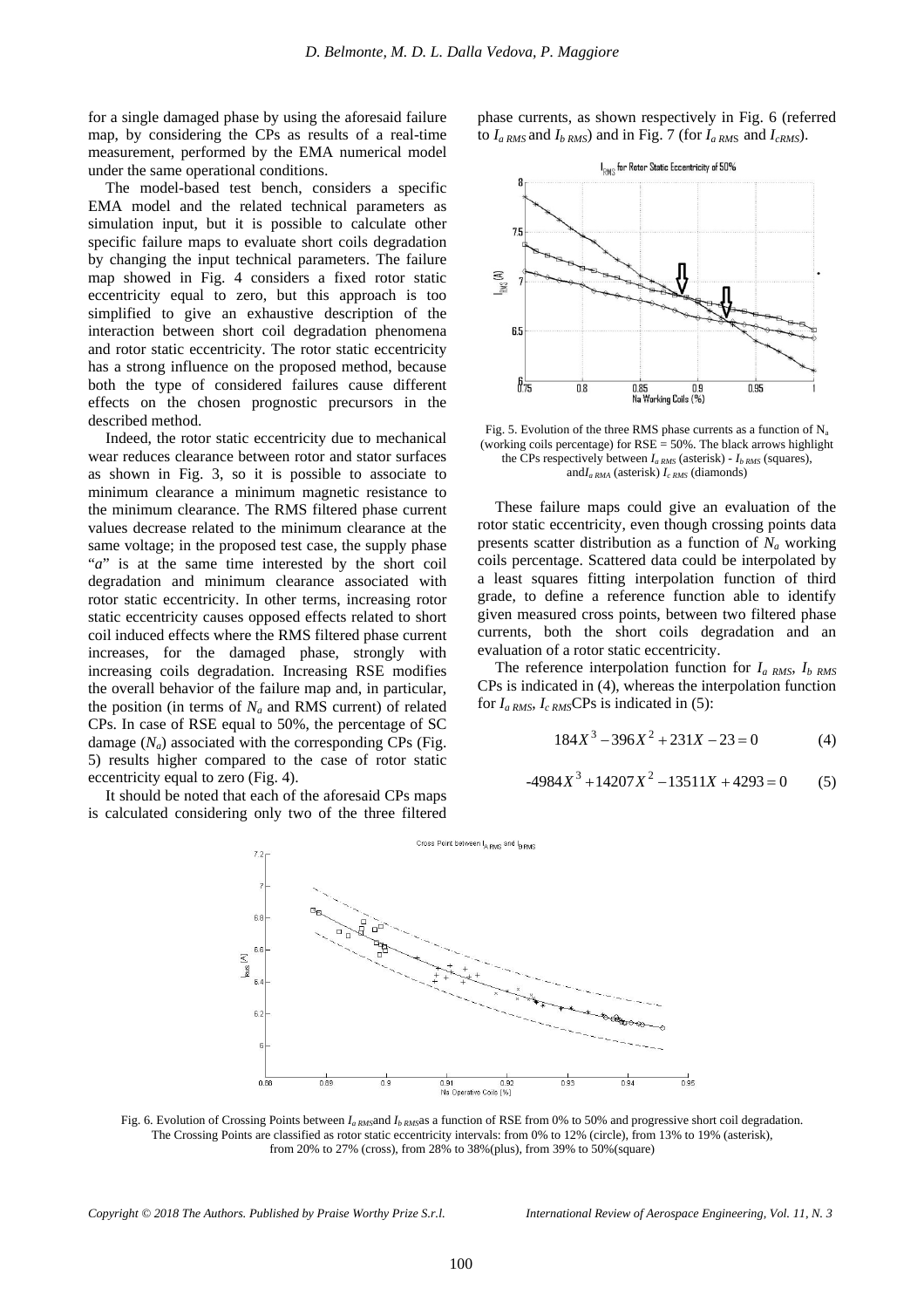

Fig. 7. Evolution of Crossing Points between  $I_{a RMS}$  and  $I_{c RMS}$  as a function of RSE from 0% to 50% and progressive short coil degradation. The Crossing Points are classified as rotor static eccentricity intervals: from 0% to 12% (circle), from 13% to 19% (asterisk), from 20% to 27% (cross), from 28% to 38%(plus), from 39% to 50% (square)

The proposed FMs consider a translation of the reference function to define upper and lower limits translating the reference curve to the maximum distance between scattering data and reference function added with a 30% margin. Therefore, the upper and lower translating functions define on diagram an evaluation 2D areas able to associate an interval of Short coil degradations with rotor static eccentricity evaluation for crossing points measurement, on real EMA under the simulated boundary conditions interval.

In other words, the CP for filtered phase currents, in simulated failure conditions for both SC and RSE degradations, can define combined failure maps able to estimate the concurrent failures by identifying evaluation areas based on least squares fitting curves and related upper and lower translations. The failure map shown in Fig. 6, that is related to CPs between *Ia RMS* and *Ib RMS*, represents a more effective FDI tool than the other maps (based on CPs between *Ia RMS* and *Ic RMS*and shown in Fig. 7), because it identifies well-defined RSE growing intervals, avoiding areas superposition that could reduce its accuracy. If the RSE percentage is higher than 30%, it could be necessary to select a higher alarm threshold (corresponding to the maximum deviation of the CPs with respect to the RMS current interpolating function); this value can be identified as a function of the CPs dispersion on the corresponding failure maps (Fig. 6 and Fig. 7). The RSE magnitude considered for prognostics is typically smaller than the 50% and its FDI upper limits is often evaluated around 25-30%; indeed, bigger RSE percentages could produce macroscopic failure effects on EMA behaviors (e.g. degrading its performances beyond acceptable limits and compromising its effectiveness).

It should be noted that the evolution of these two progressive failure types (RSE and stator SC) presents two different time scales; in details, the RSE is mainly due to mechanical wear phenomena and, therefore, it is correlated to a growth dynamics typically much slower than the SC failures affecting the BLDC motor.

In conclusion, this method can evaluate different fault

conditions, performing the FDI analysis also in case of combined failures (e.g. RSE and stator SC). It should be noted that this fact is not in itself obvious because these failures generate contrasting effects on the adopted prognostic parameters (i.e. stator phase currents) that, sometimes, they could hide one each other. Other modelbased FDI methods presented in literature, implementing FEM analysis and/or statistical methodology, are interactively computed up to the convergence of suitable fitness functions (e.g. L1-norm or L2-norm error), in order to evaluate the EMA health status [38]. Therefore, the proposed method performs an early FDI analysis by calculating, in off-line mode, the aforesaid failure maps (based on an EMA high fidelity simulation model) and, then, by comparing the so obtained results with the corresponding prognostic variables provided by the real monitored EMA during a real-time experimental acquisition. At the operational level, especially if compared with FDI techniques based on high fidelity models, the proposed method (based upon off-line calculated failure maps and low fidelity approaches) requires reduced time of calculation and smaller computational resources and so, allowing periodical FDI checks (e.g. real-time or almost real-time controls during the flight or scheduled prognostic tests during the usual on-field maintenance procedures), it increases the safety of the whole system (i.e. the aircraft).

## **V. Conclusion**

The proposed method allows to calculate specific operating maps for many different EMA models: it is possible to adjust the proposed numerical model to a particular type of EMA by setting some technical parameters and then define the corresponding operational map (in order to evaluate the coils degradation taking into account rotor static eccentricity effects).

The EMA failure precursors (provided by the onboard monitoring system) are compared with the related operating map in order to evaluate, during a preflight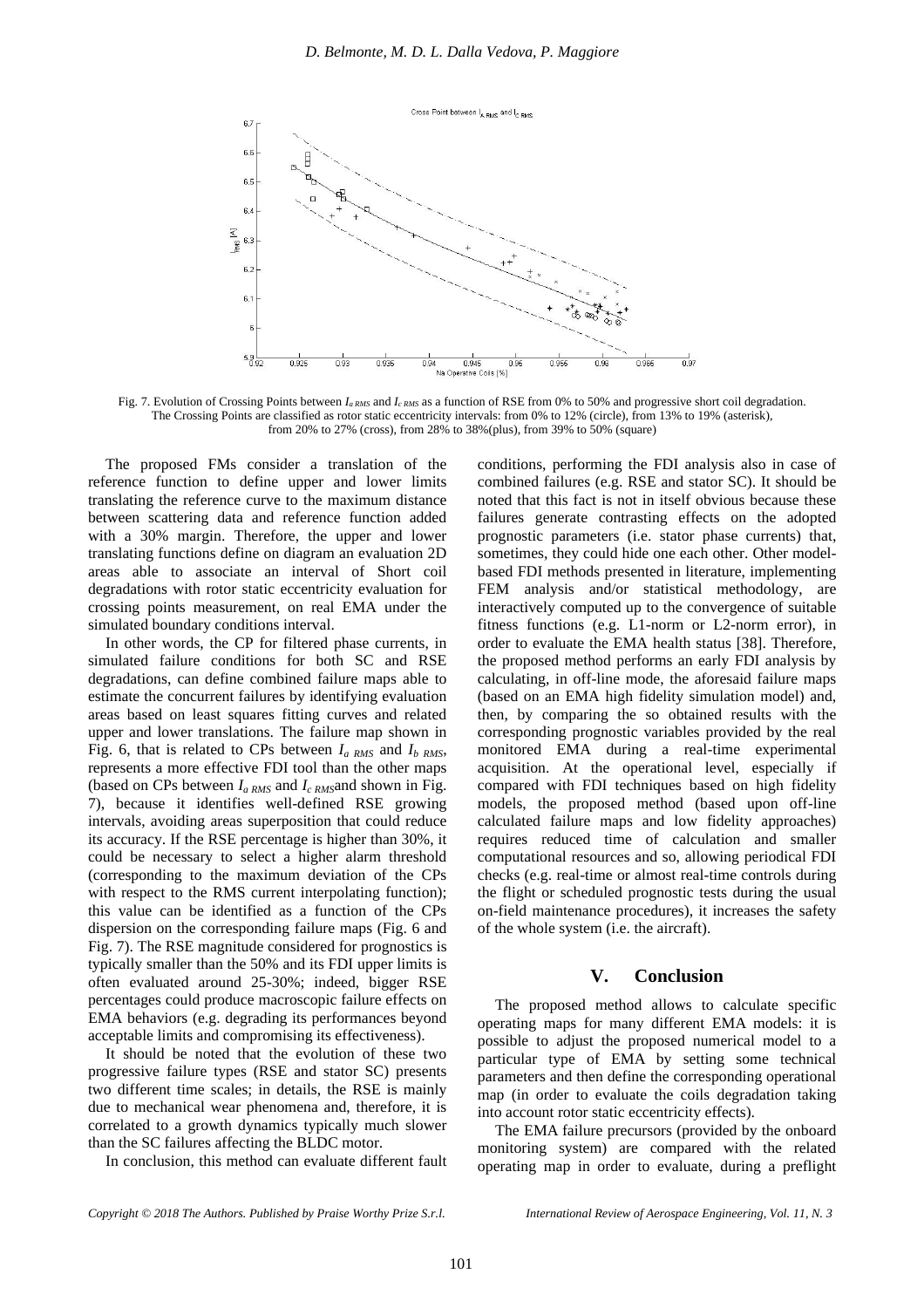test, the percentage of coil short-circuit affecting a single alimentation phase, avoiding degraded flight command performances and so improving the safety margin of the whole actuation system. These operational maps are then integrated with the above said filtered RMS phase current module in order to guarantee an accurate evaluation of the health state of the real EMA (performed during maintenance operations and pre-flight tests, as indicated in previous paragraphs). The obtained results encourage the extension of the proposed technique to more challenging occurrences such as the interactions between electrical (e.g. SCs affecting the stator coils) and mechanical failures due to wear (e.g. RSE, dry friction and backlashes acting on mechanical transmission); in fact, these faults are frequently difficult to evaluate with suitable accuracy because they are usually characterized by very different time scales and sometimes produces opposite effects on prognostic precursor analysis.

In order to achieve these goals, the proposed actuator model should be further developed, implementing new mathematical model representative of the considered phenomena and modeling in detail some critical components, so as to extending spectral analysis and investigating in a deeper way interactions due to these combined failures.

### **Acknowledgements**

The authors wish to extend a heartfelt thanks to Prof. Lorenzo Borello, Ing. Giovanni Oddone and Mr. Mario Plancher, for their essential support in the ideation and and development of these research activities.

#### **References**

- [1] J. Marè, *Electro-mechanical Actuators, in Aerospace Actuators 2: Signal-by-Wire and Power-by-Wire* (Wiley, New York, 2017).
- [2] G. Vachtsevanos, F. Lewis, M. Roemer, A. Hess, B. Wu, *Intelligent fault diagnosis and prognosis for engineering systems* (Wiley, New York, 2006).
- [3] K. Goebel et al., *Prognostics: the science of making prediction* (CreateSpace Independent Publishing Platform, 2017).
- [4] C. S. Byington, W. Watson, D. Edwards, P. Stoelting, A modelbased approach to prognostics and health management for flight control actuators, *IEEE Aerospace Conference Proc*. (2014).
- [5] W. F. Bonnice, W. Baker, Intelligent fault diagnosis and failure management of flight control actuation systems, *NASA-CR-177481* (1988).
- [6] T. Sutharssan, S. Stoyanov, C. Bailey, C. Yin, Prognostic and health management for engineering systems: a review of the datadriven approach and algorithms, *The Journal of Engineering 2015(7) (2015), 215-222*.
- [7] L. Borello, M.D.L. Dalla Vedova, G. Jacazio, M. Sorli, A prognostic model for electrohydraulic servovalves, *Proc. of the Annual Conference of the Prognostics and Health Management Society* (2009).
- [8] Adouni, A., Ben Hamed, M., Sbita, L., Online Steady State Detection and Isolation of Fault Measurements Occurred by Sensors and Actuator, (2014) *International Review on Modelling and Simulations (IREMOS)*, 7 (5), pp. 768-774. doi[:https://doi.org/10.15866/iremos.v7i5.4718](https://doi.org/10.15866/iremos.v7i5.4718)
- [9] M. Alamyal, S. M. Gadoue, B. Zahawi, Detection of induction machine winding faults using genetic algorithm, *Diagnostics for Electric Machines, Power Electronics and Drives 9th IEEE Int. Symposium,* 157-161 (2013).
- [10] A. Raie, V. Rashtchi, Using a genetic algorithm for detection and magnitude determination of turn faults in an induction motor, *Electrical Engineering* 84(5) (2002), 275-279.
- [11] M. D. L. Dalla Vedova, A. Germanà, P. Maggiore, Proposal of a new simulated annealing model-based fault identification technique applied to flight control EM actuators, *Risk, Reliability and Safety: Innovating Theory and Practice - Proceedings of the 26th European Safety and Reliability Conference, ESREL 2016*, 313-321 (2016).
- [12] P. Maggiore, M. D. L. Dalla Vedova, L. Pace, Proposal of prognostic parametric method applied to an electrohydraulic servomechanism affected by multiple failures, *WSEAS Transactions on Environment and Development* (2014), 478-490.
- [13] D. Belmonte, M. D. L. Dalla Vedova, P. Maggiore, Electromechanical servomechanisms affected by motor static eccentricity: proposal of fault evaluation algorithm based on spectral analysis techniques, *Safety and Reliability of Complex Engineered Systems - Proceedings of the 25th European Safety and Reliability Conference, ESREL 2015,* 2365-2372 (2015).
- [14] M. D. L. Dalla Vedova, P. Maggiore, L. Pace, A. Desando, Evaluation of the correlation coefficient as a prognostic indicator for electromechanical servomechanism failures, *International Journal of Prognostics and Health Management* 6 (2015), 1-13.
- [15] M. Battipede, M. D. L. Dalla Vedova, P. Maggiore, S. Romeo, Model based analysis of precursors of electromechanical servomechanisms failures using an artificial neural network, *AIAA Modeling and Simulation Technologies Conference*, (2015).
- [16] M. D. L. Dalla Vedova, D. De Fano, P. Maggiore, Neural network design for incipient failure detection on aircraft EM actuator, *International Journal of Mechanics and Control* 17(1) (2016), 77- 83.
- [17] Pradeep, J., Devanathan, R., Fault Diagnosis of PMSM Using Artificial Neural Network, (2014) *International Review on Modelling and Simulations (IREMOS)*, 7 (5), pp. 760-767. doi[:https://doi.org/10.15866/iremos.v7i5.3156](https://doi.org/10.15866/iremos.v7i5.3156)
- [18] I. Moir, A. Seabridge, *Aircraft Systems: Mechanical, Electrical and Avionics Subsystems Integration* (Wiley, New York, 2008).
- [19] Gaya, M., Bisu, A., Salim, S., Madugu, I., Yusuf, L., Kaurangini, M., Khairi, M., Optimal PID Design Approaches for an Inverted Pendulum System, (2016) *International Review of Automatic Control (IREACO)*, 9 (3), pp. 167-174. doi[:https://doi.org/10.15866/ireaco.v9i3.9160](https://doi.org/10.15866/ireaco.v9i3.9160)
- [20] Hernández Beleño, R., Mora Gonzales, P., Avilés Sánchez, O., Ferreira, J., Dynamic Modeling and PID Control of an Underwater Robot Based on the Hardware-in-the-Loop Method, (2016) *International Review of Mechanical Engineering (IREME)*, 10 (7), pp. 482-490.
	- doi[:https://doi.org/10.15866/ireme.v10i7.9037](https://doi.org/10.15866/ireme.v10i7.9037)
- [21] I. Todić, M. Miloš, M. Pavišić, Position and speed control of electromechanical actuator for aerospace applications, *Tehnicki Vjesnik* 20(5) (2013), 853-860.
- [22] T. A. Haskew, D. E. Schinstock, E. Waldrep, Two-Phase On' Drive Operation in a Permanent Magnet Synchronous Machine Electromechanical Actuator, *IEEE Transactions on Energy Conversion* 14, (1999).
- [23] A. Halvaei Niasar, H. Moghbelli, A. Vahedi, Modelling, Simulation and Implementation of Four-Switch Brushless DC Motor Drive Based On Switching Functions, *IEEE EUROCON 2009*, (2009).
- [24] B. K. Lee, M. Ehsani, Advanced Simulation Model for Brushless DC Motor Drives, *Electric Power Components and Systems*, 31(9) (2003), 841-868.
- [25] M. Çunkas, O. Aydoğdu, Realization of Fuzzy Logic Controlled Brushless DCMotor Drives using Matlab/Simulink, *Mathematical and Computational Applications* 15(02) (2010), 218-229.
- [26] L. Borello, G. Villero, M. D. L. Dalla Vedova, New asymmetry monitoring techniques: effects on attitude control, *Aerospace Science and Technology* 13(8) (2009), 475-487.
- [27] L. Borello, M. D. L. Dalla Vedova, Flaps Failure and Aircraft Controllability: Developments in Asymmetry Monitoring Techniques, *Journal of Mechanical Science and Technology (JMST)* 28(11) (2014), 4593-4603.
- [28] Huikuri, M., Jansen, J., Lomonova, E., Pyrhönen, J., Adaptive Feedforward Control of an Industrial H-Drive Positioning with

*Copyright © 2018 The Authors. Published by Praise Worthy Prize S.r.l. International Review of Aerospace Engineering, Vol. 11, N. 3*